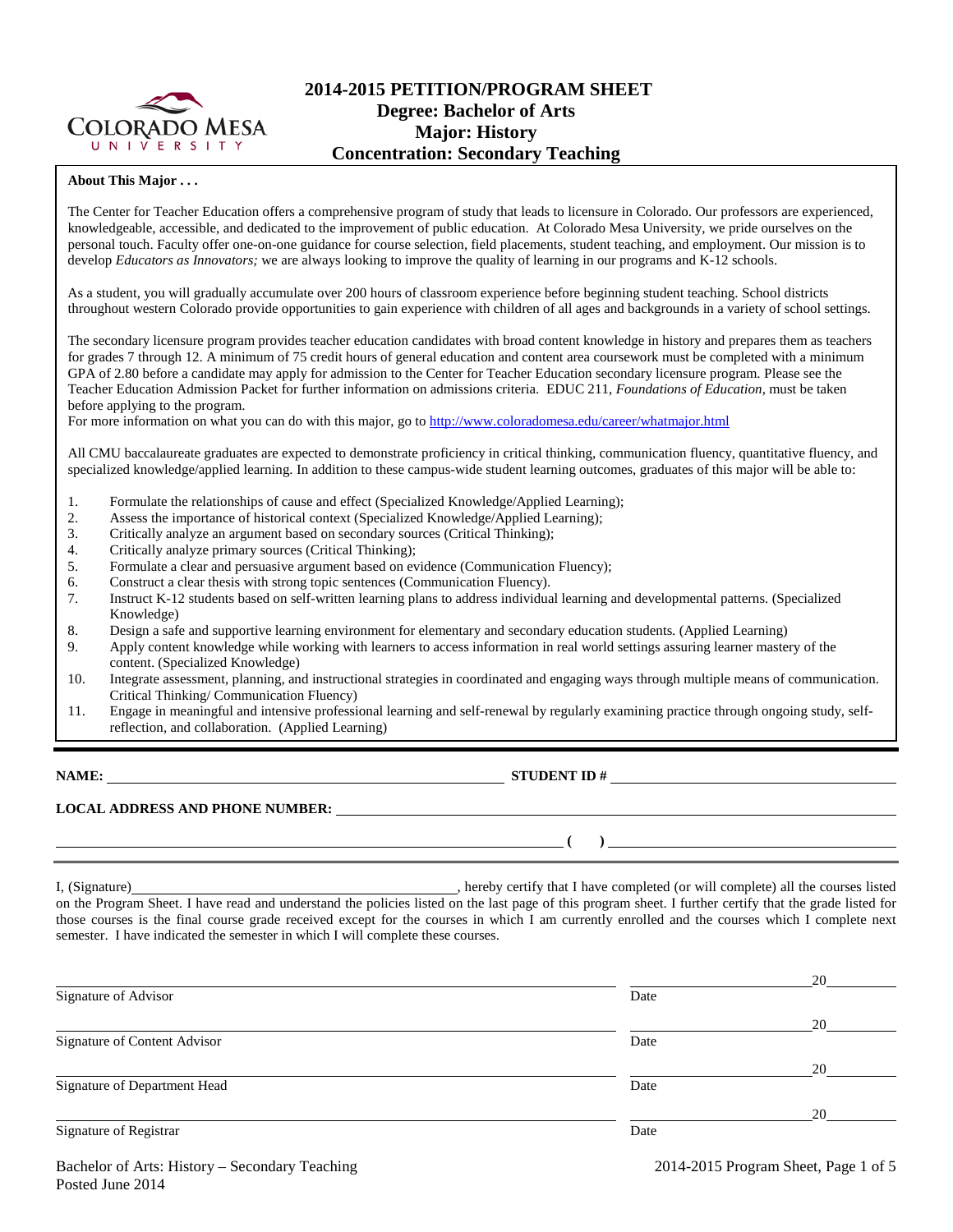## **Students should work closely with a faculty advisor when selecting and scheduling courses prior to registration.**

Degree Requirements:

- 120 semester hours total (Students must complete a minimum of 30 of the last 60 hours of credit at CMU, with at least 15 semester hours in major discipline courses numbered 300 or higher).
- 40 upper division credits (A minimum of 15 taken at the 300-400 course levels within the major at CMU).
- 2.80 cumulative GPA or higher in all CMU coursework
- 2.80 cumulative GPA or higher in coursework toward the major content area
- All EDUC prefix courses must be completed with a grade of B or better
- Pre-collegiate courses (usually numbered below 100) cannot be used for graduation.
- A student must follow the CMU graduation requirements either from 1) the program sheet for the major in effect at the time the student officially declares a major; or 2) a program sheet for the major approved for a year subsequent to the year during which the student officially declares the major and is approved for the student by the department head. Because a program may have requirements specific to the degree, the student should check with the faculty advisor for additional criteria. It is the student's responsibility to be aware of, and follow, all requirements for the degree being pursued. Any exceptions or substitutions must be approved by the student's faculty advisor and Department Head.
- When filling out the program sheet a course can be used only once.
- Students must PASS the PLACE exam in the content area prior to beginning the internship. Also, ALL other coursework toward the degree must be successfully completed prior to the internship
- See the "Undergraduate Graduation Requirements" in the catalog for additional graduation information.

| <b>GENERAL EDUCATION REQUIREMENTS</b> (31 semester hours)<br>See the current catalog for a list of courses that fulfill the requirements<br>below. If a course is on the general education list of options and a<br>requirement for your major, you must use it to fulfill the major<br>requirement and make a different selection within the general education<br>requirement. |                    |                         |  |
|---------------------------------------------------------------------------------------------------------------------------------------------------------------------------------------------------------------------------------------------------------------------------------------------------------------------------------------------------------------------------------|--------------------|-------------------------|--|
| Course No Title                                                                                                                                                                                                                                                                                                                                                                 |                    | Sem.hrs Grade Term/Trns |  |
| <b>English</b> (6 semester hours, must receive a grade of "B" or better and<br>must be completed by the time the student has 60 semester hours.)<br>ENGL 111 English Composition<br><b>ENGL 112 English Composition</b>                                                                                                                                                         | 3<br>$\mathcal{F}$ |                         |  |
| <b>Math:</b> MATH 110 or higher (3 semester hours, must receive a grade<br>of "C" or better, must be completed by the time the student has 60<br>semester hours.)<br>MATH 1                                                                                                                                                                                                     |                    |                         |  |
| <b>Humanities</b> (3 semester hours)                                                                                                                                                                                                                                                                                                                                            |                    |                         |  |
| Social and Behavioral Sciences (6 semester hours)<br><b>ECON 201</b>                                                                                                                                                                                                                                                                                                            |                    |                         |  |
| *PSYC 233                                                                                                                                                                                                                                                                                                                                                                       |                    |                         |  |
| *Must receive grade of "B" or higher                                                                                                                                                                                                                                                                                                                                            |                    |                         |  |
| <b>Natural Sciences</b> (7 semester hours, one course must include a lab)                                                                                                                                                                                                                                                                                                       |                    |                         |  |

\_\_\_\_\_\_ \_\_\_\_ \_\_\_\_\_\_\_\_\_\_\_\_\_\_\_\_\_\_\_\_\_\_\_\_ \_\_\_\_ \_\_\_\_\_ \_\_\_\_\_\_\_\_ \_\_\_\_\_\_ \_\_\_L \_\_\_\_\_\_\_\_\_\_\_\_\_\_\_\_\_\_\_\_\_\_\_\_ \_\_\_\_ \_\_\_\_\_ \_\_\_\_\_\_\_\_

**History** (3 semester hours)  $HIST \quad 131 \_ \_ \_$ 

| <b>OTHER LOWER DIVISION REQUIREMENTS (6 semester hours)</b>                          |  |
|--------------------------------------------------------------------------------------|--|
| <b>Kinesiology</b> (3 semester hours)<br>KINE 100 Health and Wellness<br>KINA $1 \_$ |  |
| <b>Applied Studies</b> (3 semester hours)<br>SPCH 102 Speechmaking                   |  |

Course No Title Sem.hrs Grade Term/Trns

**FOUNDATION COURSES** (6 semester hours) Two **consecutive** classes in the **same** foreign language. Must receive a grade of "C" or better. FLAS 114 & 115 will **NOT** fulfill this requirement.  $FLA$ <sub>\_\_\_\_</sub>\_\_

FLA\_\_ \_\_\_\_ \_\_\_\_\_\_\_\_\_\_\_\_\_\_\_\_\_\_\_\_\_\_\_\_ \_\_\_\_ \_\_\_\_\_ \_\_\_\_\_\_\_\_

#### **MAJOR REQUIREMENTS**

Must earn a "B" or higher

**Fine Arts** (3 semester hours)

(History 48 semester hours + Education 29 semester hours))

**Social Science Core** (9 semester hours)

| ANTH 202 | Introduction to Anthropology | 3 |  |
|----------|------------------------------|---|--|
| GEOG 103 | World Regional Geography     | 3 |  |
| POLS 101 | American Government          | 3 |  |
| OR       |                              |   |  |
| POLS 261 | <b>Comparative Politics</b>  | 3 |  |

**History Core** (15 semester hours) As part of the History core students  $\frac{1}{2}$  EXECT 101, 102.

|                 | are required to take $HIS1$ $101$ , $102$ , $132$ . |   |  |
|-----------------|-----------------------------------------------------|---|--|
| <b>HIST 101</b> | <b>Western Civilizations</b>                        | 3 |  |
| <b>HIST 102</b> | <b>Western Civilizations</b>                        |   |  |
| <b>HIST 132</b> | U.S. History                                        |   |  |
| <b>HIST 202</b> | Intro to Historical Research                        | 3 |  |
| <b>HIST 404</b> | Senior Seminar in Historical                        |   |  |
|                 | Research                                            |   |  |
|                 |                                                     |   |  |

**History Electives** (24 Upper Division Semester Hours) Two Upper Division history courses chosen from **each** History area; European, U.S., and Topical; One course from World listed on page 4: Plus an additional Upper Division course from any area.

European History: (6 semester hours) Choose two courses from Electives list on pg 3.

| <b>HIST</b><br><b>HIST</b> |                                                                    |  |  |
|----------------------------|--------------------------------------------------------------------|--|--|
|                            | World History: (3 semester hours) Choose one course from Electives |  |  |

list on pg 3. HIST \_\_\_\_ \_\_\_\_\_\_\_\_\_\_\_\_\_\_\_\_\_\_\_\_\_\_\_\_ 3 \_\_\_\_\_ \_\_\_\_\_\_\_\_

U.S. History: (6 semester hours) Choose two courses from Electives list on pg 3. HIST \_\_\_\_ \_\_\_\_\_\_\_\_\_\_\_\_\_\_\_\_\_\_\_\_\_\_\_\_ 3 \_\_\_\_\_ \_\_\_\_\_\_\_\_

| . |  |  | the control of the control of the control of the control of the control of the control of the control of the control of the control of the control of the control of the control of the control of the control of the control |
|---|--|--|-------------------------------------------------------------------------------------------------------------------------------------------------------------------------------------------------------------------------------|
|   |  |  |                                                                                                                                                                                                                               |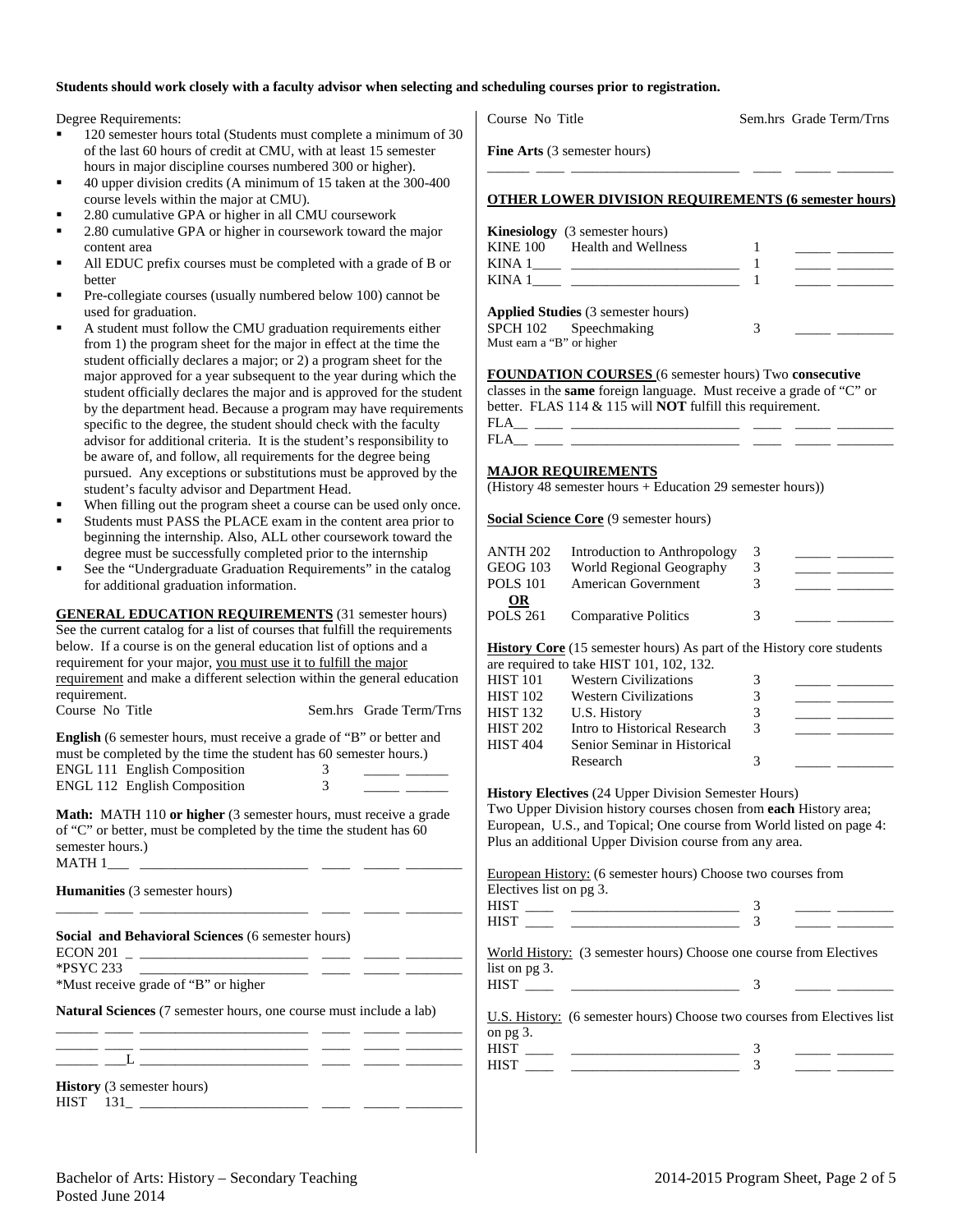| Course No Title                                                                                                    | Sem.hrs Grade Term/Trns | Course No Title                 | Sem.hrs Grade Term/Trns                                         |
|--------------------------------------------------------------------------------------------------------------------|-------------------------|---------------------------------|-----------------------------------------------------------------|
| Topical History: (6 semester hours) Choose two courses from Electives<br>list below.<br><b>HIST</b><br><b>HIST</b> |                         | Division course.<br><b>HIST</b> | Free Elective: (3 semester hours) Choose from any History Upper |
| Secondary Education Requirements (20 semester hours)                                                               |                         |                                 |                                                                 |

 $\mathbf{I}$ 

### **Secondary Education Requirements** (29 semester hours)

**\*Prerequisites:** ENGL 111, ENGL 112, SPCH 102, PSYC 233, EDUC 211 (all with a grade of B or better) and formal acceptance to the Teacher Education Program

| Course No Title                                        |                                                       |                               |  | Sem.hrs Grade Term/Trns |                            |
|--------------------------------------------------------|-------------------------------------------------------|-------------------------------|--|-------------------------|----------------------------|
| EDUC <sub>211</sub>                                    | <b>Foundations of Education</b>                       | $\mathfrak{D}_{\mathfrak{p}}$ |  |                         | 20 Field Experience Hours  |
| $EDUC 342*$                                            | Pedagogy & Assessment:                                |                               |  |                         |                            |
|                                                        | Secondary/K-12                                        | 3                             |  |                         | 20 Field Experience Hours  |
| $EDUC 343*$                                            | Teaching to Diversity                                 | 3                             |  |                         | 20 Field Experience Hours  |
| EDUC <sub>442</sub><br>Integrating Literacy Across the |                                                       |                               |  |                         |                            |
|                                                        | Curriculum                                            | 4                             |  |                         | 60 Field Experience Hours  |
| <b>EDUC</b> 497                                        | Content Methodology                                   |                               |  |                         |                            |
|                                                        | Practicum                                             | 3                             |  |                         | 80 Field Experience Hours  |
|                                                        | EDUC 497B <sup>**</sup> Methods of Teaching Secondary |                               |  |                         |                            |
|                                                        | <b>Social Studies</b>                                 | $\mathfrak{D}_{\mathfrak{p}}$ |  |                         |                            |
|                                                        | EDUC 499G Teaching Internship and                     |                               |  |                         |                            |
|                                                        | Colloquium                                            | 12                            |  |                         | 600 Field Experience Hours |

All EDUC prefix courses listed above must be completed with a grade of B or better to progress through the program sequence. Students must PASS the PRAXIS II exam in the content area prior to commencing the internship. Also, ALL other coursework toward the degree must be successfully completed prior to the internship.

\*\*This course is only offered in the fall semester. It may be taken with either the 300-level or 400-level EDUC courses but must be taken before the student teaching semester.

### **HISTORY ELECTIVES (24 SEMESTER HOURS)**

Two course in **European** History. Select from: HIST 305 The Old South (3) HIST 300 History of England to 1660 (3) HIST 394 Junior Seminar in Historiography (3)

HIST 301 History of Modern Britian (3)<br>
HIST 315 American Indian History (3)<br>
HIST 316 American Slavery (3) HIST 302 History of Modern France (3) HIST 316 American Slavery (3)<br>HIST 303 History of Modern Germany (3) HIST 320 The American West (3) HIST 303 History of Modern Germany (3) HIST 330 History of 19<sup>th</sup> Century Europe (3) HIST 332 History of Modern Warfare (3) HIST 331 The 20<sup>th</sup> Century (3) HIST 355 Ancient and Medieval Cities (3) HIST 350 Renaissance and Reformation (3) HIST 375 American Sports History (3) HIST 360 Medieval Europe (3) HIST 405 Introduction to Public History (3) HIST 400 The Soviet Union and Eastern Europe (3) HIST 410 Environmental History (3) HIST 430 The Ancient Mediterranean World (3) HIST 425 The History of Sexuality (3)

HIST 450 European History and Film (3)

HIST 344 The Age of Industry in America (3) HIST 346 The 1950's and 1960's (3) HIST 347 Global America: 1970-2000 (3) HIST 334 History of the British Empire (3) HIST 370 Early American Women's History (3) HIST 340 History of the Middle East (3)<br>HIST 371 20<sup>th</sup> Century U.S. Women's History (3) HIST 403 East Asia and the Modern World (3) HIST 371  $20<sup>th</sup>$  Century U.S. Women's History (3) HIST 415 Colonial America (3) HIST 416 American Revolution (3) HIST 420 Civil War (3)

Two course in **Topical** History. Select from:

HIST 355 Ancient and Medieval Cities (3) HIST 435 Classical Archaeology (3) HIST 445 The Holocaust (3) HIST 440 Early & Medieval Christianity (3)

Two Course in **United States** History. Select from: One Course in **World** History. Select from: HIST 342 The Early American Republic (3) HIST 306 History of South and Southeast As HIST 306 History of South and Southeast Asia (3) HIST 310 Latin American Civilization (3) HIST 333 The International History of the Cold War (3)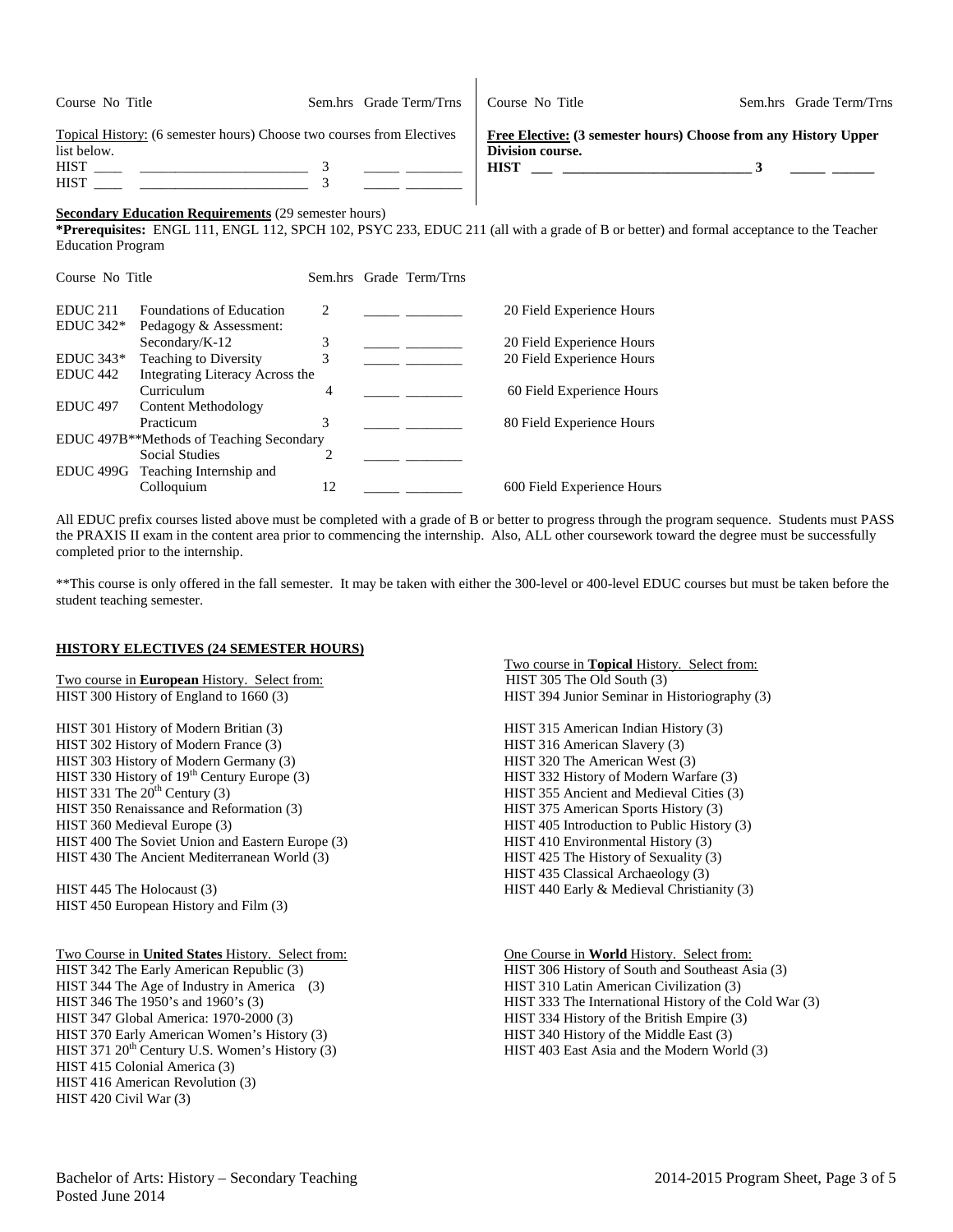## **SUGGESTED COURSE SEQUENCING FOR A MAJOR IN HISTORY – LEADING TO SECONDARY TEACHER LICENSURE**

This is a recommended sequence of course work. Certain courses may have prerequisites or are only offered during the Fall or Spring semesters. It is the student's responsibility to meet with the assigned advisor and check the 2 year course matrix on the Colorado Mesa website for course availability.

 $\blacksquare$ 

|                                                                                                                            |                | <b>FRESHMAN YEAR</b>                           |                                             |
|----------------------------------------------------------------------------------------------------------------------------|----------------|------------------------------------------------|---------------------------------------------|
| <b>Fall Semester</b>                                                                                                       | <b>Hours</b>   | <b>Spring Semester</b>                         | <b>Hours</b>                                |
| <b>ENGL 111</b><br><b>English Composition</b>                                                                              | 3              | ENGL 112 English Composition                   | 3                                           |
| <b>History 131</b>                                                                                                         | 3              | <b>General Education Humanities</b>            | 3                                           |
| Applied Studies SPCH 102                                                                                                   | 3              | <b>General Education Mathematics</b>           | 3                                           |
| <b>General Education Natural Science</b>                                                                                   | 3              | <b>HIST 102</b><br>Western Civilizations       | $\overline{\mathbf{3}}$                     |
| <b>HIST 101</b><br><b>Western Civilizations</b>                                                                            | 3              | <b>HIST 132</b><br>U.S. History                |                                             |
| <b>KINE 100</b><br><b>Health and Wellness</b>                                                                              | $\perp$        | <b>General Education Fine Arts</b>             | $\begin{array}{c} 3 \\ 3 \\ 18 \end{array}$ |
|                                                                                                                            | 16             |                                                |                                             |
|                                                                                                                            |                | <b>SOPHOMORE YEAR</b>                          |                                             |
| <b>Fall Semester</b>                                                                                                       | <b>Hours</b>   |                                                |                                             |
| <b>Foundation Courses (Foreign Language)</b>                                                                               | 3              | <b>Spring Semester</b>                         | <b>Hours</b>                                |
| Intro to Historical Research<br><b>HIST 202</b>                                                                            | 3              | Foundation Courses (Foreign Language)          | 3                                           |
| PSYC 233 Human Growth and Development                                                                                      | 3              | Natural Science with Lab                       | 4                                           |
| Social Science Core                                                                                                        | $\overline{3}$ | <b>History Elective</b>                        | $\sqrt{3}$                                  |
| <b>ECON 201 Principles of Macroeconomics</b>                                                                               | $\frac{3}{15}$ | History Elective 3                             |                                             |
|                                                                                                                            |                | Social Science Core                            | $\begin{array}{c} 3 \\ 3 \\ 16 \end{array}$ |
|                                                                                                                            |                |                                                |                                             |
|                                                                                                                            |                | <b>JUNIOR YEAR</b>                             |                                             |
| <b>Fall Semester</b>                                                                                                       | <b>Hours</b>   |                                                |                                             |
| <b>History Elective</b>                                                                                                    | 3              | <b>Spring Semester</b>                         | <b>Hours</b>                                |
| <b>History Elective</b>                                                                                                    | 3              | EDUC 342 Pedagogy & Assessment: Secondary/K-12 | 3                                           |
| <b>Social Science Core</b>                                                                                                 | 3              | EDUC 343 Teaching to Diversity                 | $\sqrt{3}$                                  |
| <b>History Elective</b>                                                                                                    | 3              | <b>History Elective</b>                        | $\ensuremath{\mathfrak{Z}}$                 |
| KINA Activities (2 courses)                                                                                                | $\overline{c}$ | <b>History Elective</b>                        | $\frac{3}{12}$                              |
| *EDUC 211 Foundations of Education                                                                                         | $\overline{2}$ |                                                |                                             |
|                                                                                                                            | 16             |                                                |                                             |
| *Must be taken prior to acceptance into the Center for Teacher<br>Education. Offered in summer, fall and spring semesters. |                |                                                |                                             |
|                                                                                                                            |                | <b>SENIOR YEAR</b>                             |                                             |

| <b>Fall Semester</b>    |                                                     | <b>Hours</b> |
|-------------------------|-----------------------------------------------------|--------------|
|                         | EDUC 442 Integrating Literacy Across the Curriculum |              |
|                         | EDUC 497 Content Methodology Practicum              |              |
|                         | EDUC 497B* Methods of Teaching                      |              |
|                         | <b>Secondary Social Studies</b>                     |              |
| <b>HIST 404</b>         | Senior Seminar in Historical Research               |              |
| <b>History Elective</b> |                                                     |              |
|                         |                                                     |              |

| <b>Spring Semester</b> |                                              | <b>Hours</b> |
|------------------------|----------------------------------------------|--------------|
|                        | EDUC 499G Teaching Internship and Colloquium |              |
|                        |                                              |              |

\*Only offered in fall

**\*\*All EDUC prefix courses listed above must be completed with a grade of B or better to progress through the program sequence.**